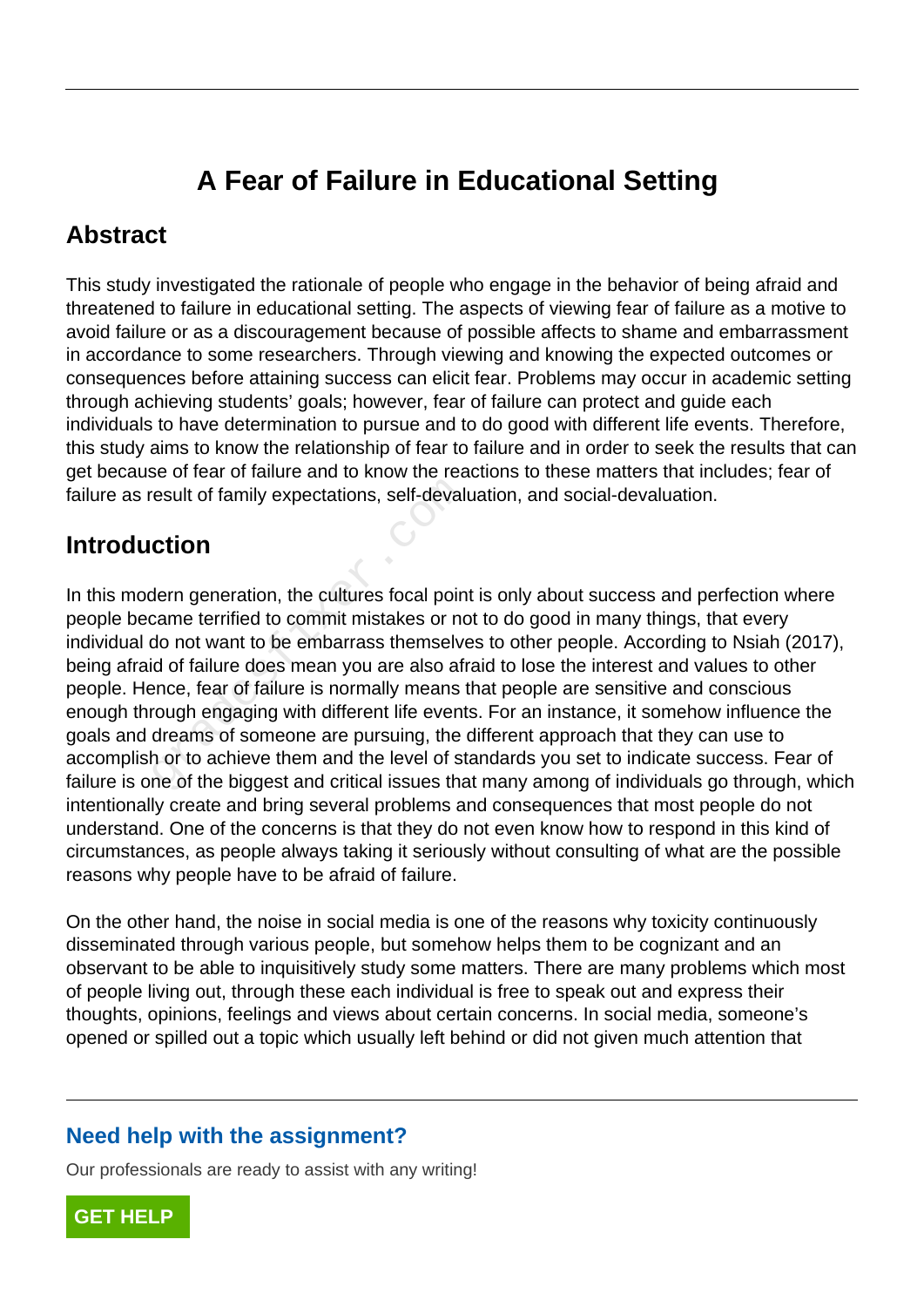suddenly turned out as an interesting topic that needs to be covered. There were students who agreed about that the students who are not really afraid to failure, but afraid to the idea that they cannot able to meet the desired expectations of their families, being ashamed about themselves, and to belittle by others, some reasons may be cliché in sound but that is the fact that everyone have to deal with. Most of students nowadays are discouraged because of the fear to fail, instead of the context that they should be motivated as these failures will help them to reach the peak of success.

The students must have the courage and determination in doing academic tasks before they reach success, and should look for good and positive consequences that may result through hard work in school because it will help them to avoid about the idea of fear of failure. It is significant to know the reasons and nature behind the concept of why we are afraid of failure. Also, it can help those individuals to have background and knowledge in order to think that it is okay to have this in nature as this turns you to be independent and grow up for who you want to be and for what you want to achieve. It is a must to consider other concerns and studies regarding to why having a fear of failure is not healthy. There are different insights when people experience fear of failure; it depends on how they will cope with fear.

## **Relationship of Fear and Failure**

Failure is always associated with fear, the possibility of not able to attain things that you want for a long run can produce so much fear. Researchers in educational psychology, Elliot et al., (1997) emphasize the fear relating to failure is a determinant of student's behavior and performance. Conroy, Kaye, and Fifer (2007) described fear of failure as an endeavor for excellence that manifested a correlation with hope of success and a motive to avoid failure in critical things supported prevenient shame upon failure. Being burden or given the assigned tasks that each of students are oblige or responsible to do these kind of experience may result to a behavioral or mental problem, which specifically has an impact to their health. Fear in failure is the emotional, cognitive, and behavioral reaction to the negative consequences you anticipate for failing to attain a goal. This can probably lead to a mental breakdown, wherein, they are opposing the sense of what people can get if taking this manner will help everyone to cope. However, everyone should be ready to accept the fact that there's a tendency to fail. to why having a tear of failure is not here<br>after the fear of failure; it depends on how they<br>**nship of Fear and Failure**<br>always associated with fear, the possib<br>can produce so much fear. Researche<br>phasize the fear relatin

## **Fear of Failure as a Result for Family Expectations, Selfdevaluation and Social-devaluation**

There are possible affects why a student or a person is afraid of failure, these includes; (a) Family Expectations, (b) Self-devaluation, and (c) Social-devaluation. First is family expectations, this is the most common reason why there are students afraid to the idea of

### **Need help with the assignment?**

Our professionals are ready to assist with any writing!

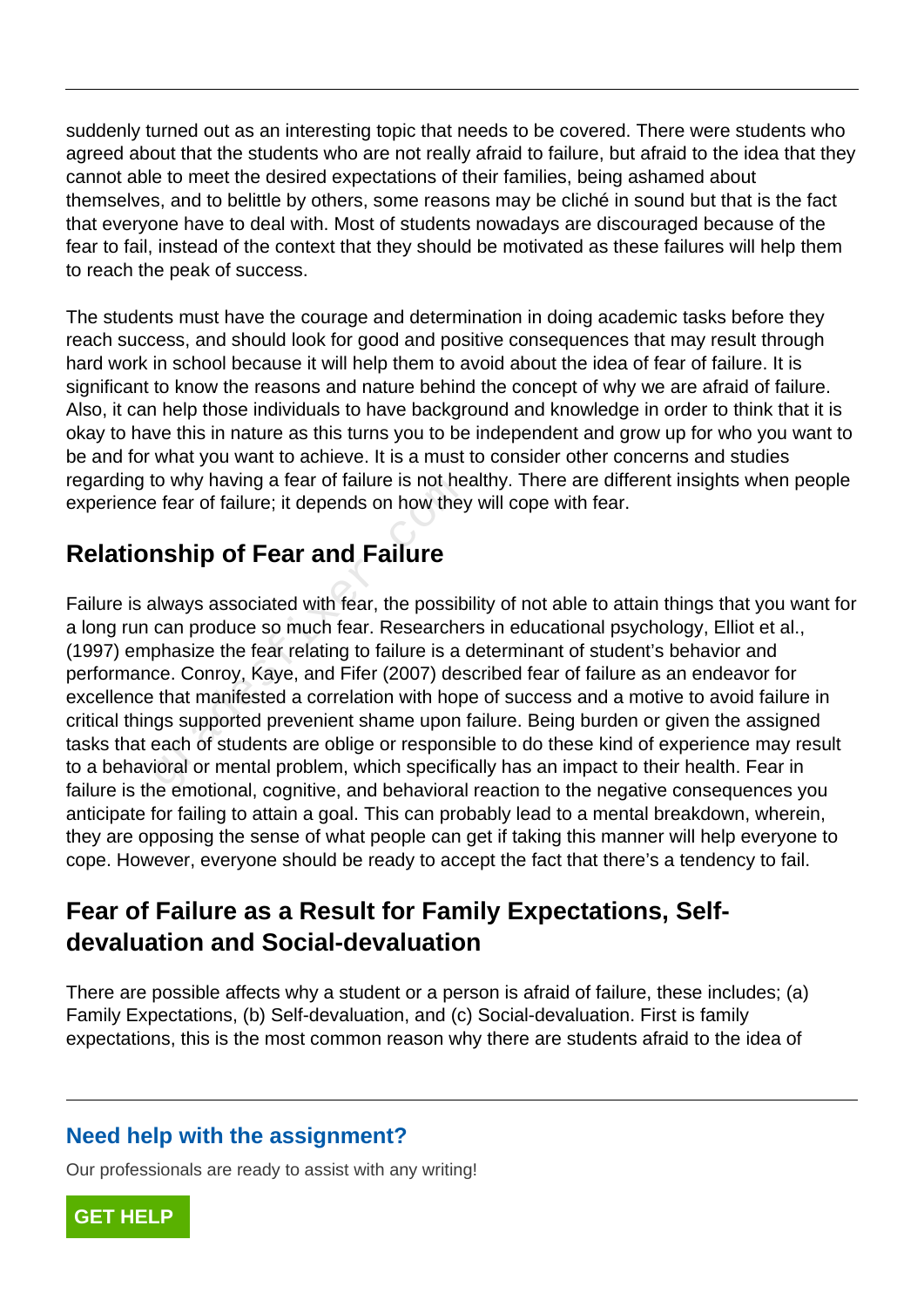failure, for some instance it is not true that they are really afraid to failure because they are afraid to the fact that they will become a failure as daughter or son and as a sister or a brother to their families. They have the fear that they would betray their family; hence, this is also used somehow for them to become more motivated and to have the determination to do well in academic field. Most of the students their goals are to pay back all the sacrifices of their parents, as they are working hard just to give their children a better future. That is why many students value their education so much, because this education is the only thing that no one can take it away to every individual so everyone should treasure it. Although their family, especially their parents, some said that it is okay to failed sometimes, as long as their children were able to lean and know how to be independent in life. Some parents imposed higher standards of excellence to their children relatively to their actions towards education and life situations. According to Sagar and Stoeber (2009) the threat in failure may perceived through mistakes and parental pressured.

Second is self-devaluation, no matter how good students in the field of academics there are really chances that they doubt in their own skills and capabilities. The problem is worse among those that are literally most intellectually capable. Other people are more gifted as they possess the skills and intellect, in contrary the other one are not confident and comfortable on what are the possible consequences they may get through the risks they were involved in. Although they are skilled enough and knowledgeable through many things, we may not go to the idea that they should set their minds that they are able to finish everything, they are able to make everyone's proud. As failures will make the future uncertain, it can make students' goals and dreams uncertain. Birney and colleagues' (1969) described and explained fear of devaluating selfestimate as a threat to change the beliefs of one's self, specifically by underestimating one's abilities to perceived tasks and on accomplishing desired expectations or goals. ices triat they doubt in their own skins a<br>are literally most intellectually capable.<br>Ind intellect, in contrary the other one a<br>le consequences they may get through<br>enough and knowledgeable through m<br>their minds that they

Lastly, social-devaluation it defines being a loser to others from not able to achieve your goals. Students are afraid of failure because of that they are not good enough unlike other people, there will always be a discrimination and judgment from others and they might able to compare you with other people. People are afraid to be ashamed and to be embarrassed for that mistake of being a failure, there will always has the concept of perfection in this society. Fear of reduction in social value in accordance to the model of Birney and colleagues'(1969) is about the context of others view that person as less performer that she or she may not able to meet the expectations of others based on their own standard of success. These are the common issues and examples as results to fear of failure as individuals were pressured, threatened, and frightened that people could judge and underestimate them for what they just capable of doing. In our society they aim for perfection and excellence of an individual without knowing the possible impacts that could affect to his or her health.

## **Conclusion**

#### **Need help with the assignment?**

Our professionals are ready to assist with any writing!

**[GET HELP](https://my.gradesfixer.com/order?utm_campaign=pdf_sample)**